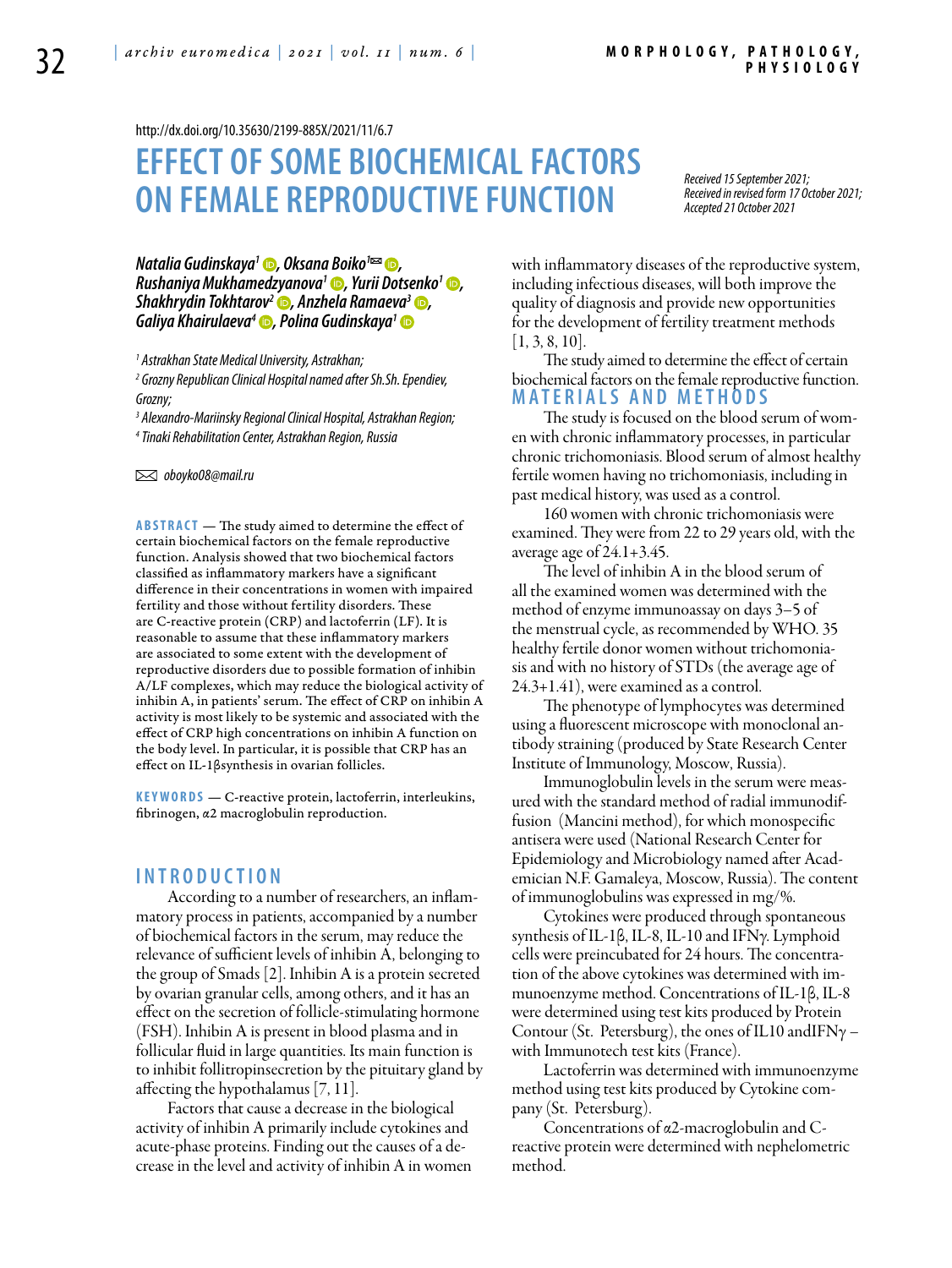Fibrinogen concentration was determined with coagulological method.

#### **R e s u l t s**

Levels of IFNγ, IL-8 and IL-1β were determined to describe the functional state of Th1 and Th2 in the patients. These cytokines are universal regulators of both inflammatory responses and the whole immune system, with a wide range of biological effects including antibody formation, proliferation of T and B lymphocytes and induction of synthesis of other cytokines  $[4, 5, 9]$ .

In vitro production of IL-1β by mononuclear cells in the healthy women averaged  $102.6\pm8.4$  pg/ml and ranged from 96.1 to 111.0 pg/ml. The rate of spontaneous IL-1β production in the patients with chronic trichomoniasis was significantly higher and equaled to  $292.7\pm12.1$  pg/ml (p<0.001). Therefore, it becomes evident that there is definite correlation between the degree of IL-1β production and trichomoniasis infection.

IL-8 is known as a classic pro-inflammatory cytokine that induces an acute inflammatory response, increasing the adhesive capacity of neutrophils. While its concentration in the healthy women was 19.7±2.3 pg/ml, the rate of spontaneous production of IL-8 in the patient group was lower  $(p<0.001)$ than the reference values, being only 10.9±2.1 pg/ml, which suggests a decrease in the phagocytic activity of neutrophils, associated with it.

The level of IFN $\gamma$  is equally important for normal functioning of the immune system; as known, it regulates immune response intensity and intensifies the expression of antigens belonging to classes I and II of the major histocompatibility complex. IFNγ stimulates bactericidal activity of macrophages and neutrophils by activating oxygen-dependent and oxygenindependent mechanisms. Besides, this mediator also influences the functional state of NK cells, the first line of protection against viral and bacterial infections. It was determined that the level of IFN $\gamma$  in the healthy women was  $25.10\pm1.60$  pg/ml, while spontaneous production of IFN $\gamma$  in the patients with trichomoniasis was almost three times lower and equaled to  $8.3 \pm 1.1$  pg/ml (p<0.01).

Another important immunoregulatory cytokine is IL-10, an anti-inflammatory agent produced by Th2. It is considered that its biological function is mainly to inhibit IFNγ production. Spontaneous production of IL-10 in the group of healthy women was from 114.0 to 250.0 pg/ml (178.3±41.5 pg/ml on average). Its concentration in the patients was evaluated — up to 1564.0±123.0 pg/ml, i.e. more than 8-fold (p < 0.001). It is obvious that the lack of IFNγ production, on the

one hand, reflects the impaired functional activity of CD4+ cells in the patients, and, on the other hand, may lead to infection tolerance.

The content of immunoglobulins IgA and IgM in the patients was within normal limits, though there were changes in their ratio (as a rule, an increase in the level of IgA and/or decrease in the level of IgM), which was identified in two thirds of the patients.

Therefore, examination of the cytokine profile in the women with chronic trichomoniasis clearly demonstrates prevailing development of the Th-2 type immune response.

It is known that cytokines initiate synthesis of secondary mediators of inflammation — acute-phase proteins — by hepatocytes. These include, among others, plasma glycoproteins produced by the liver in response to tissue damage. Plasma proteins are divided into several classes depending on the increase in their concentrations in case of acute-phase states. A decision was made to examine concentrations of lactoferrin (LF), C-reactive protein (CRP), α-2-macroglobulin and fibrinogen. According to the authors' data, the level of CRP in the group of healthy women was  $0.3\pm0.01\,\mathrm{\mu g/mL}$ . Its concentration in the patients showed more than 65-fold increase — up to 19.5 $\pm$ 0.8 µg/ml (p < 0.001), but this is much lower than in most bacterial infections and more typical of chronic viral diseases.

The level of lactoferrin in the group of healthy women under examination was  $445.0 \pm 104.0$  ng/ml. Its concentration in the patient group was elevated almost 8-fold – up to  $3,475.0 \pm 178.0$  ng/ml (p < 0.001). Such values are more often seen in acute infections (including sexually transmitted diseases) and are not typical of most chronic bacterial infections at all, although bacteria are capable of synthesizing protein that is immunochemically similar to human lactoferrin  $[6, 10]$ .

Then the authors performed a retrospective analysis of variation series, with the results obtained being grouped regardless of the concentration of inhibin A and the inflammatory factors under study, in their relationship with the state of the reproductive function of the women having trichomoniasis. As mentioned above, infertility was observed in 30 women in the patientgroup with normal levels of inhibin A, while the rest kept fertile or had no reliable data on fertility disorders. The conducted analysis showed that only two inflammatory markers in the blood of the women having a chronic inflammatory process have a significant difference in their concentrations in the women with impaired fertility and those without fertility disorders. These are C-reactive protein and lactoferrin.

It is natural to assume that these inflammatory markers are associated to some extent with the devel